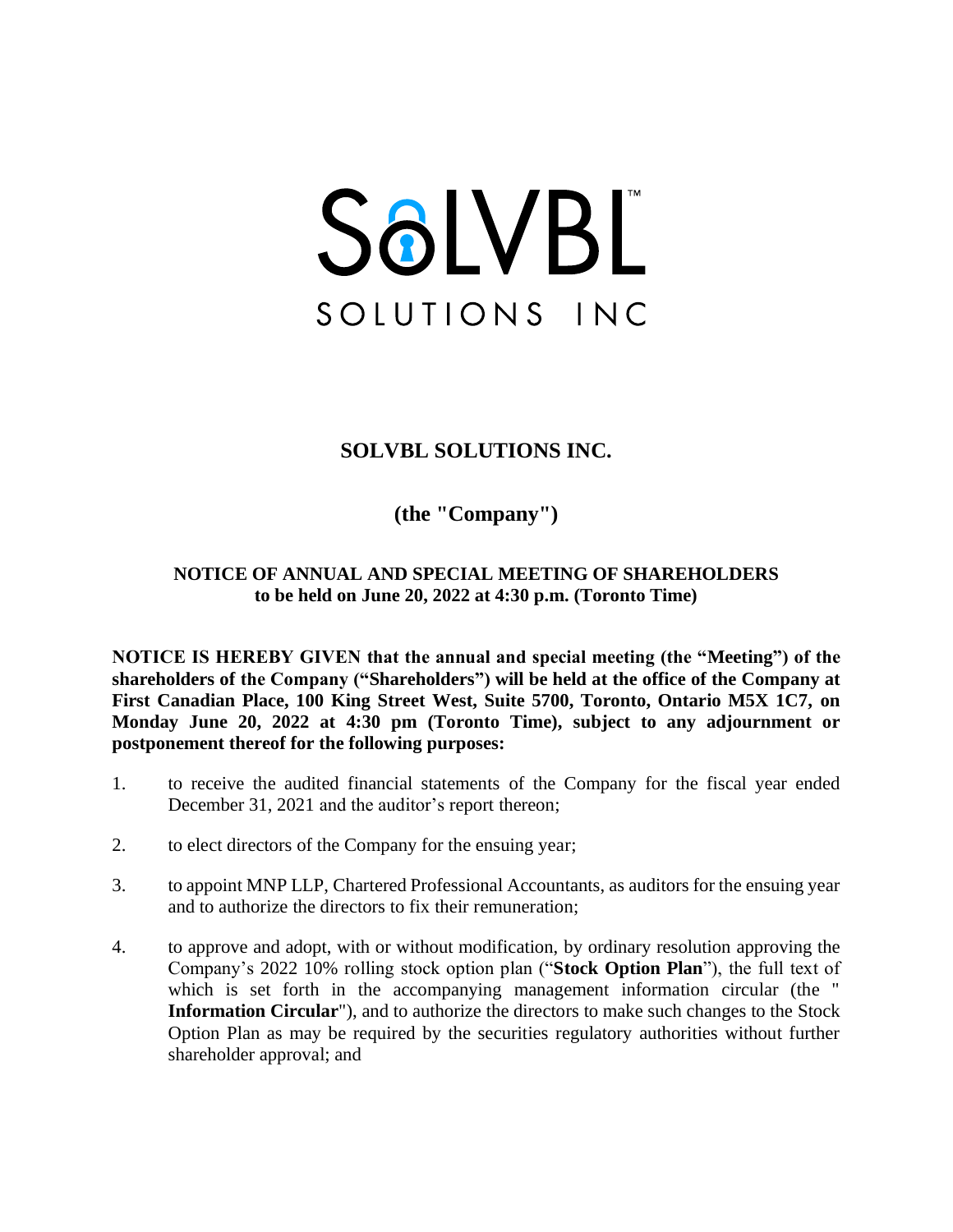5. to consider any permitted amendment to or variation of any matter identified in this Notice of Annual and Special Meeting of Shareholders (this "**Notice**") and to transact such other business as may properly come before the Meeting or any adjournment thereof. Management is not currently aware of any other matters that could come before the Meeting.

Accompanying this Notice are: (1) the Information Circular; (2) a form of proxy; and (3) a supplemental mailing list request form for use by Shareholders who wish to receive the Company's financial statements.

**In light of the impact of COVID-19, the Company is encouraging Shareholders and others not to attend the Meeting in person. As part of our priority to protect the health and safety of the public and our team members in light of the impact of COVID-19, we are requesting that Shareholders vote their shares by proxy prior to the Meeting, as per the voting and proxy instructions that are set out in the Information Circular, and participate in the Meeting by way of the live webcast or teleconference, via the access details set forth below.** 

**Any Shareholder attending the Meeting via the live webcast or teleconference will not be able to vote during the Meeting. Only Shareholders who are present in person at the Meeting are able to vote during the Meeting.** 

**Accordingly, in order that as many common shares of the Company ("Common Shares") as possible are represented at the Meeting, Shareholders are encouraged to vote their Common Shares via proxy vote prior to the proxy cut-off time of 4:30 p.m. (Toronto Time) on June 16, 2022.**

The Company strongly encourages shareholders not to attend the Meeting in person. Any person who is experiencing any of the described COVID-19 symptoms of fever, cough or difficulty breathing or has travelled outside of Canada in the 14 days prior to the Meeting are advised not to attend the Meeting. The Company reserves the right to take any additional precautionary measures it deems appropriate in relation to the Meeting in response to further developments in respect of the COVID-19 outbreak. Changes to the Meeting date and/or means of holding the Meeting may be announced by way of press release.

The Company does not intend to prepare an amended Information Circular in the event of changes to the Meeting format. Please monitor our website at <https://www.solvbl.com/> for updated information. If you are planning to attend the Meeting, please check the website one week prior to the meeting date.

Additional information on the above matters can be found in the Information Circular under the heading "Business of the Meeting".

*Join from a PC, Mac, iPad, iPhone or Android device:*

Please click this URL in advance of the Meeting start time in order to first register and join:

<https://us02web.zoom.us/j/83335500632?pwd=Uys2ZUFWN3o4d0RYcDlKQnpBNFBHdz09>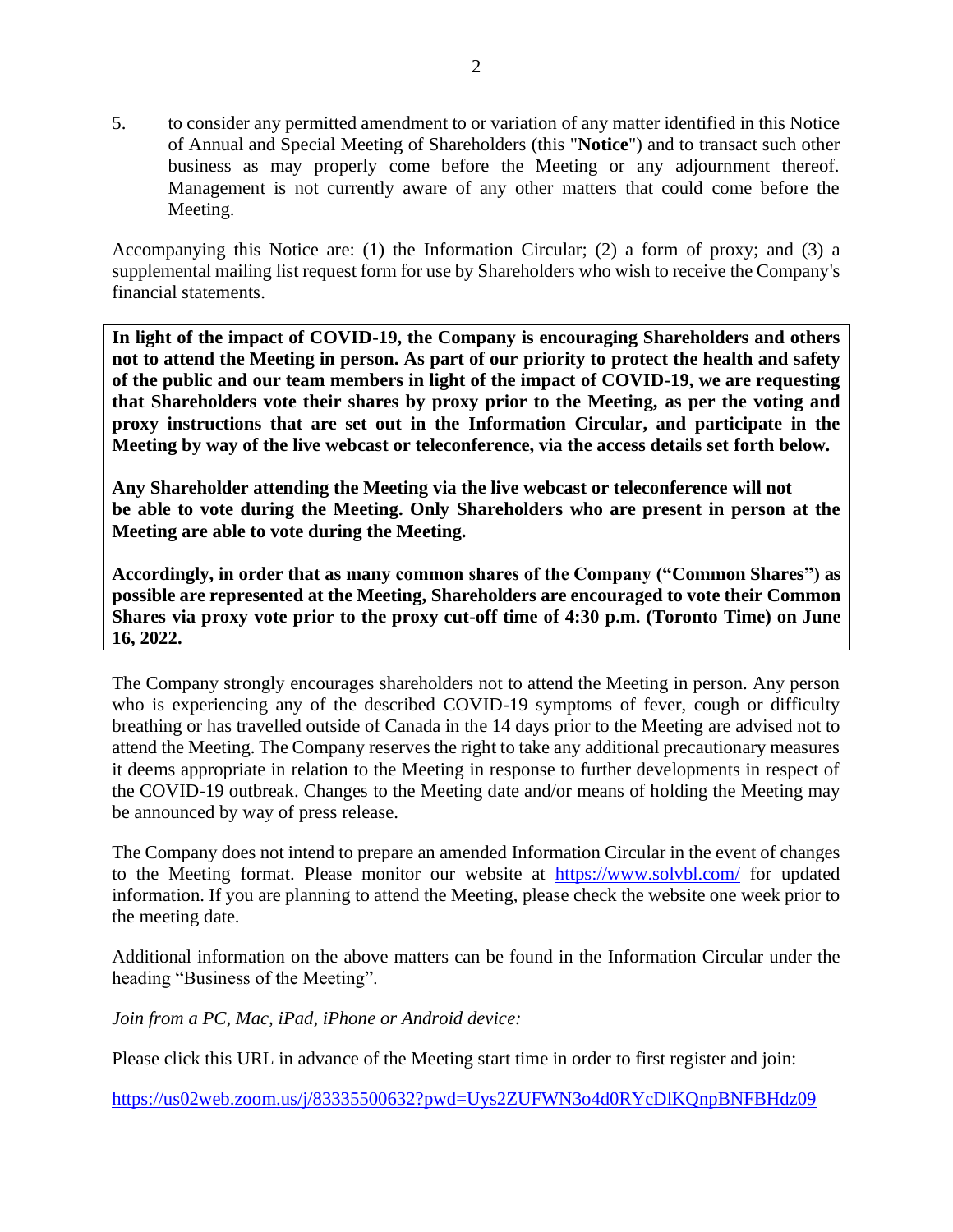Meeting ID: 833 3550 0632

Passcode: 523072

*Join by phone:*

Dial (for higher quality, dial a number based on your current location):

Canada: +1 204 272 7920 or +1 438 809 7799 or +1 587 328 1099 or +1 647 374 4685 or +1

647 558 0588 or +1 778 907 2071

US: + 1 929 436 2866 or +1 301 715 8592 or +1 312 626 6799 or +1 346 248 7799 or +1 669 900 6833

Meeting ID: 833 3550 0632

Password: 523072

#### **Notice-and-Access**

The Company is utilizing the notice-and-access mechanism (the "**Notice and Access Provisions**") under National Instrument 54-101 – *Communication with Beneficial Owners of Securities of a Reporting Issuer* and National Instrument 51-102 – *Continuous Disclosure Obligations*, for distribution of Meeting materials to registered and beneficial Shareholders.

Shareholders will receive a paper copy of a notice package (the "**Notice Package**") under Notice and-Access via pre-paid mail containing: (i) a notification regarding the Company's use of Noticeand-Access and how the proxy-related materials may be obtained, (ii) a form of proxy (if you are a registered Shareholder) or a voting instruction form (if you are a beneficial Shareholder), and (iii) a supplemental mailing list return card to elect to receive paper copies of the Company's financial statements and management's discussion and analysis.

#### **Meeting Format**

The Company is holding the Meeting this year in person and via webcast and teleconference. Shareholders who hold their shares directly in their respective names ("**Registered Shareholders**") and duly appointed proxy holders will be able to attend, participate and vote at the Meeting. No Shareholders will be able to vote via teleconference or webcast.

Shareholders who hold their shares through a broker, investment dealer, bank, trust company, custodian, nominee or other intermediary ("**Beneficial Shareholders**") will be able to attend the Meeting, but will not be permitted to ask questions or vote, unless they duly appoint themselves as their own proxy holder and comply with all of the requirements set out in the Information Circular relating to that appointment and registration and applicable laws. Failing which, any Beneficial Shareholder will be able to attend the Meeting as a guest but will not be able to vote or ask questions at the Meeting.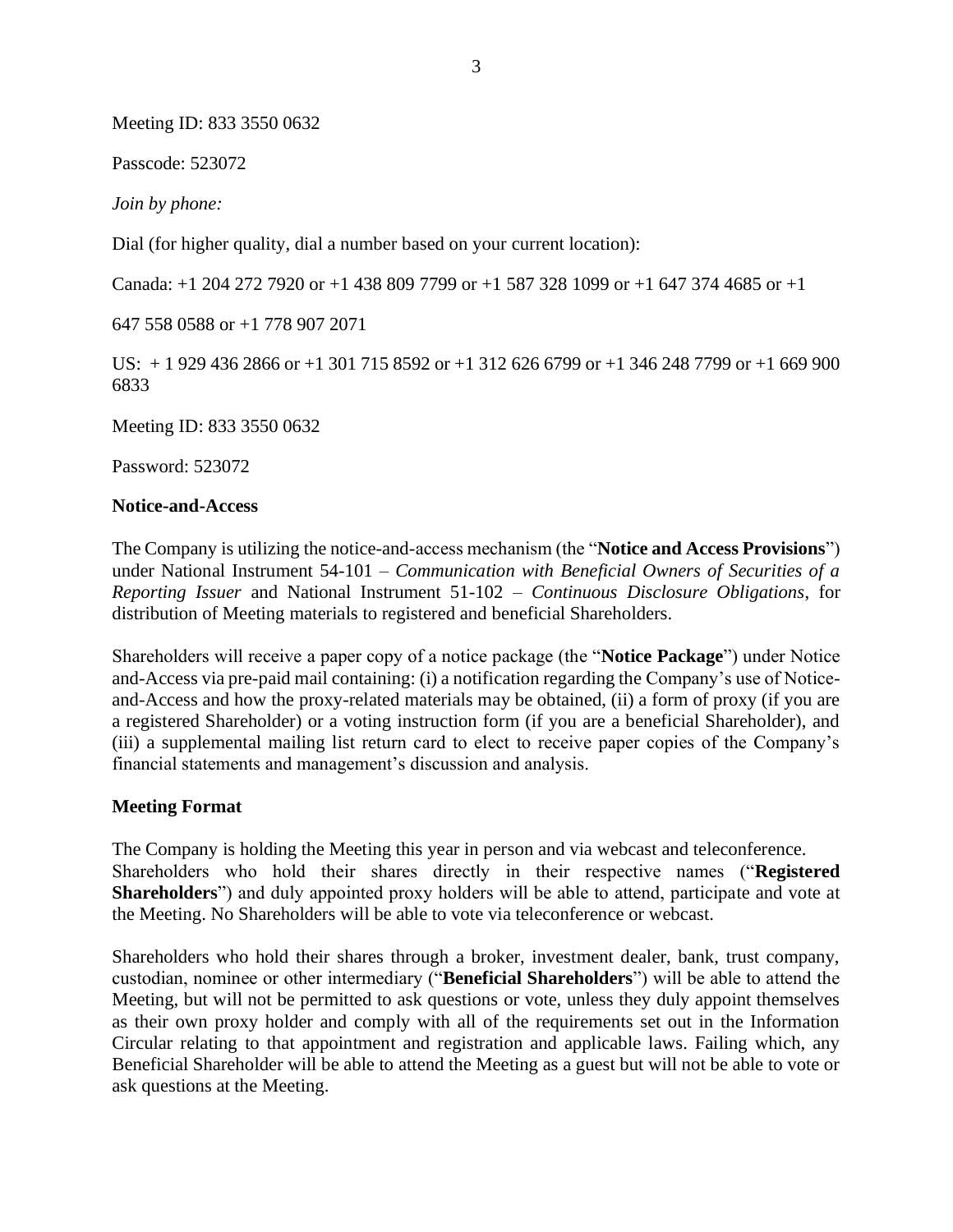#### *The Company strongly encourages you to vote your shares by proxy prior to the Meeting rather than at the Meeting.*

#### **Your Vote is Important**

Pursuant to applicable securities laws, we have chosen to provide our Notice of Meeting, the Information Circular, the proxy form/voting instruction form (collectively, the "**Meeting Materials**"), our financial statements and our management's discussion and analysis for the year ended December 31, 2021 (collectively, the "**Financial Information**") to Shareholders using the notice-and-access provisions under National Instrument 54-101 – *Communications with Beneficial Owners of Securities of a Reporting Issuer* and under National Instrument 51-102 – *Continuous Disclosure Obligations*.

On or about May 19, 2022, we will mail to Shareholders of record as of the close of business on April 29, 2022, a notice containing instructions on how to access our Meeting Materials, our Financial Information and how to vote. Shareholders who have requested printed copies of our Financial Information will continue to receive them by mail.

#### **Websites Where Materials are Posted**

The Meeting Materials are available on the Company's website at **[https://www.SoLVBL.com/investors/agm/](https://www.solvbl.com/investors/agm/)** and under the Company's profile on SEDAR at www.sedar.com (Canada). All shareholders are reminded to review the Information Circular and other Meeting Materials before voting.

#### **How to Obtain Paper Copies of Meeting Materials**

Beneficial Shareholders may obtain paper copies free of charge of the Information Circular, other Meeting Materials and the Financial Information by contacting the Company by email at info@solvbl.com. Any request for paper copies should be received by the Company by 5:00 p.m. (eastern time) on May 29, 2022 in order to allow sufficient time for a Beneficial Shareholder to receive the paper copy and return the voting instruction form by its due date.

#### **Voting**

The Board of Directors has fixed the close of business on April 29, 2022 as the record date (the "**Record Date**") for the determination of shareholders entitled to notice of and to vote at the Meeting and at any adjournment or postponement thereof.

If you are a Beneficial Shareholder, accompanying this notice of meeting are a voting instruction form and a supplemental mailing list return card for use by shareholders who wish to receive the Company's interim financial statements for the 2021 fiscal year. If you receive these materials through your broker or another intermediary, please complete, sign and return the materials in accordance with the instructions provided to you by such broker or other intermediary.